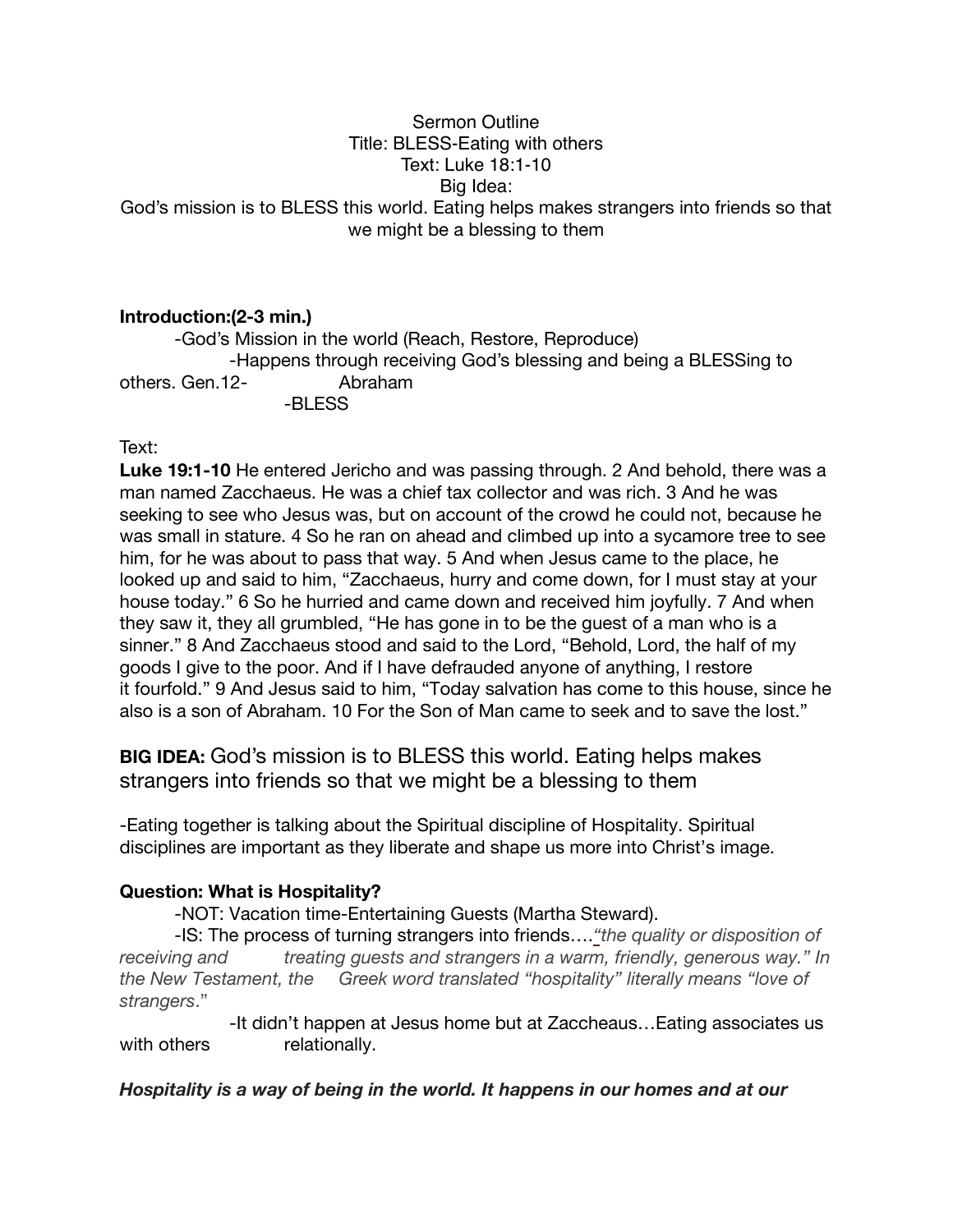*tables. It happens in restaurants, at the Express, and at Rogers' Bakery. It happens in our offices and classrooms, and whenever we meet another on the sidewalk. Hospitality provides a safe place where others can be at home, a place where it is safe to be yourself, say what you think, ask the questions you have, and engage in the respectful exchange of differing views. Jesus invited the stranger into his home and made them disciples….*Henri Nouwen describes the process well.[\[6\]](https://spectrummagazine.org/article/2016/10/16/jesus-host-hospitality-ministry-jesus#_edn6) *Hospitality creates the space and carves out the time and affords the freedom for the stranger to be his own authentic self and to become a friend. It does not allow for creating people in our own image. Thoreau said, "I would not have anyone adopt my mode of living on any account . . . . I desire that there may be as many different persons in the world as possible.*

-Hospitality is HARD because our our own self-gravity. "*Therefore the most natural thing in the world is to neglect hospitality. It is the path of least resistance. All we have to do is yield to the natural gravity of our self-centered life, and the result will be a life so full of self that there is no room for hospitality."*

## **Questions: Why is Hospitality so important?**

Ancient Hospitality Code: Traveling was dangerous….

- Invitation-At the Gate, Stay places and wait to be invited in
- Screening-Interviewing them.... letters of recommendation
- Bring them in-Wash their feet and provide them a feast and give them refreshing rest. It was dangerous and exhausting…
- Departure-Didn't stay longer than 2 days. Zeus was the god of hospitality.

#### Basis for Christian Hospitality:

Leviticus 19:33-34"*When a stranger sojourns with you in your land, you shall not do him wrong. The stranger who sojourns with you shall be to you as the native among you, and you shall love him as yourself; for you were strangers in the land of Egypt: I am the Lord your God.*"

## **Saved by God's Hospitality:**

-Jesus hospitality brought Salvation to Zacchaeus

-Jesus experienced the very opposite of everything described in the Bible

-Crucified outside the gate

-Was rejected by the Father

-Washed others feet but was himself given no cleansing and no rest

WHY?

So that we might be accepted, be brought close….so that we might have a home.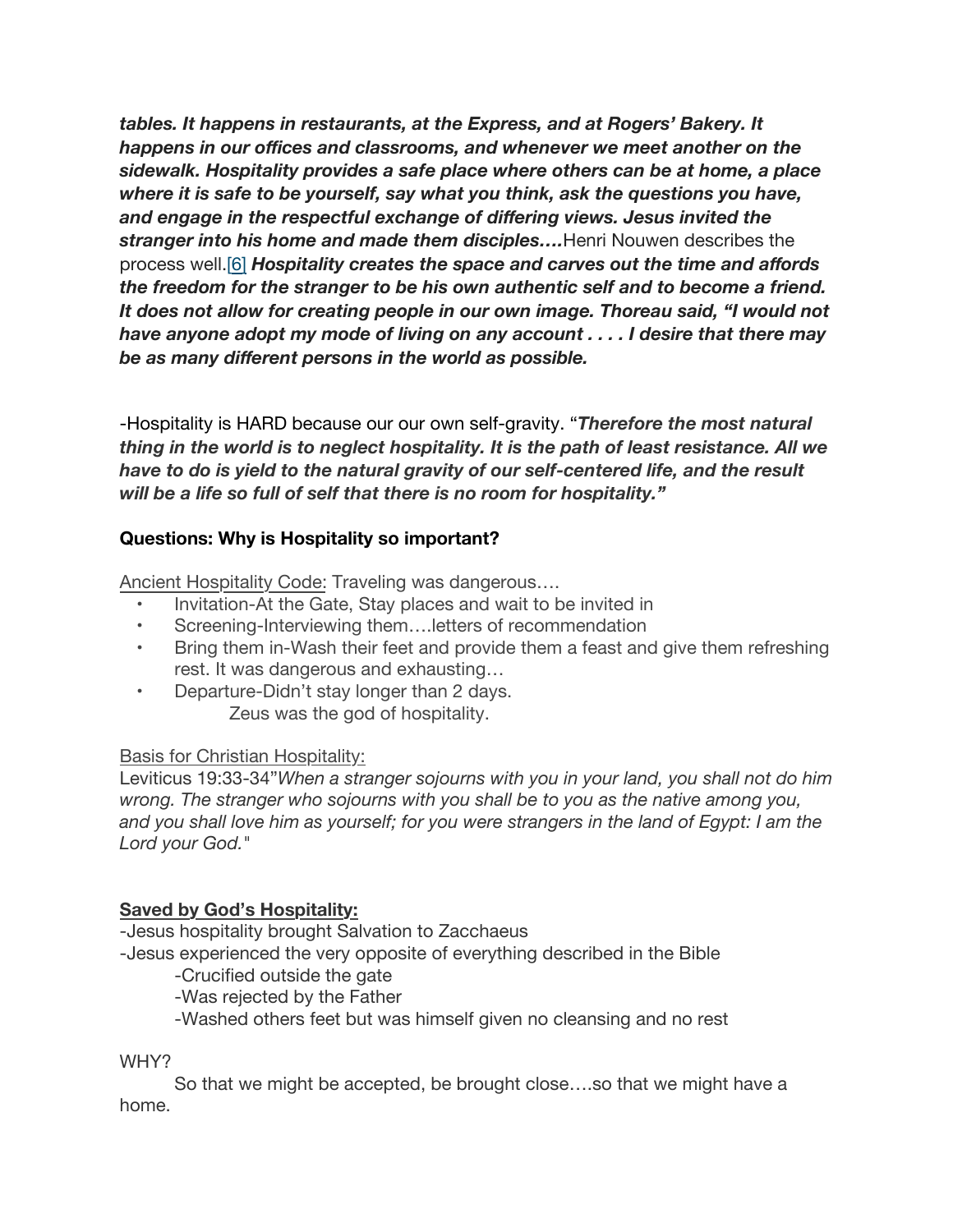**Ephesians 2:19** So then you are no longer strangers and aliens, but you are fellow citizens with the saints and members of the household of God,

**REFLECTS OUR GOD**:-Tells Jews their hospitality is so important because it reflects the way God has shown hospitality towards them…..it was extended towards the widow, the orphan, the poor and helpless.

-Not Less than taking people into your home but certainly MORE. Using the goods God has given you and spending them on strangers and those hurting to bring them close to God...... Jesus says when we do it to the least of these we're actually doing it unto Him. Have you every thought that your refusal to welcome others into your home/be hospitable is a refusal to welcome Jesus?……also could be entertaining Angels….like Abraham\*

## **What are attitudes of a Host?**

**Intentionality**-Thoughtful and purposeful in our actions. We purpose to love and welcome people. Our hope is that these strangers would become friends, people we know and care for.

**Kindness/Compassion**- We genuinely want others to feel welcomed and cared for.

-Know what it means to feel on the outside and to be in need.

-Encouragement for this church: Sharon-M&L-Eileen-Dagmar….

**Generosity**- Nothing that we own is ours. God has resources us to be generous with those around us. Generous with our time, with our relationship, financially

## **Who are we to show Hospitality towards?**

**Proximity:** Look around you. Who is God putting in your context? A new coworker, a new neighbor, family member, or a friend?

**Affinity:** Who is it that you can tell is interested or gravitates towards you? Who do you have favor with? Zaccaeus…

We can't push people to the side because of their past or their present condition…..Look at who Jesus ate with constantly.

- Matthew 11:19 The Son of Man came eating and drinking, and they say, 'Look at him! A glutton and a drunkard, a friend of tax collectors and sinners!' Yet wisdom is justified by her deeds."
- ⁃ Luke 15:2 And the Pharisees and the scribes grumbled, saying, "This man receives sinners and eats with them."

## **How can I apply this to my life:**